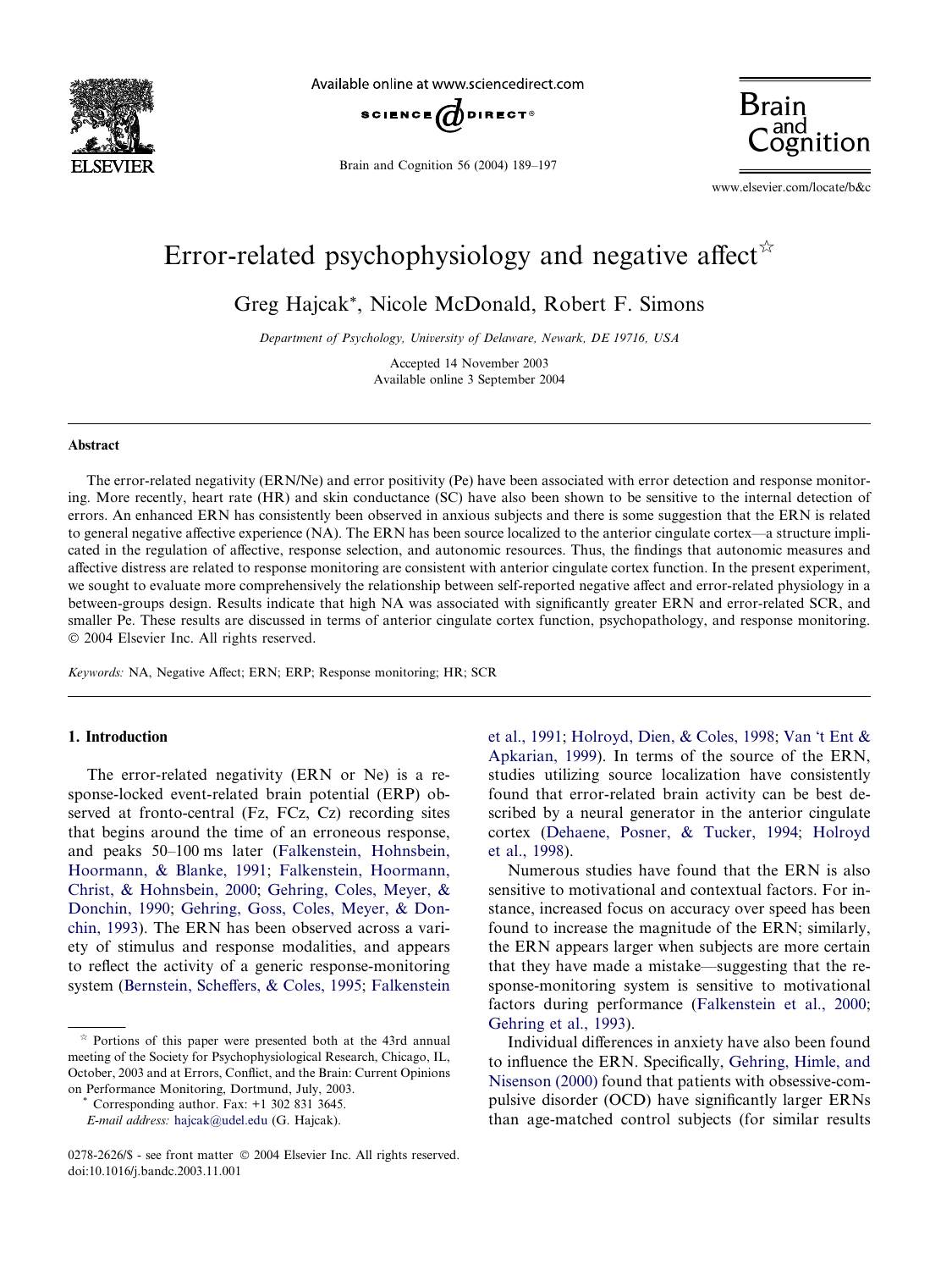in patients with OCD, see [Johannes et al., 2001](#page--1-0)). In studies from our own laboratory, we have likewise reported enhanced error-related brain activity in obsessive-compulsive and worried undergraduates when compared to both control subjects and subjects with specific phobias ([Hajcak & Simons, 2002](#page--1-0); [Hajcak,](#page--1-0) [McDonald, & Simons, 2003b](#page--1-0)).

These results, linking anxiety to enhanced response monitoring, are consistent with both anxious behavior and the pathophysiology of anxiety. Specifically, OCD and pathological worry have been shown to relate to increased doubts about actions and concerns over mistakes [\(Frost & Steketee, 1997](#page--1-0); [Hajcak & Huppert,](#page--1-0) [2004;](#page--1-0) [Stober & Joormann, 2001](#page--1-0)). Furthermore, the anterior cingulate cortex has been shown to be hyperactive in many anxiety disorders and this has led some researchers to postulate that anterior cingulate cortex dysfunction may be related to the experience of symptoms common to all anxiety disorders [\(Kimbrell et al.,](#page--1-0) [1999;](#page--1-0) [Malizia, 1999\)](#page--1-0).

In addition to individual differences in anxiety, an increased ERN-like component to negative feedback has also been found in subjects diagnosed with clinical depression ([Tucker, Luu, Frishkoff, Quiring, & Poulsen,](#page--1-0) [2003\)](#page--1-0). In considering the substantial symptom overlap and diagnostic comorbidity between anxiety and depression, [Clark and Watson \(1991\)](#page--1-0) proposed that both disorders are characterized by high levels of affective distress, or negative affect (NA). In terms of the differentiation between anxiety and depression, the tripartite model suggests that only depression is characterized by low levels of positive affect (PA), whereas anxiety is uniquely characterized by physiological hyperarousal ([Clark & Watson, 1991;](#page--1-0) for empirical support, see [Brown, Chorpita, & Barlow, 1998](#page--1-0)). Within this framework, it is possible that an enhanced ERN is not a function of either anxiety or depression specifically, but relate to the underlying high NA characteristic of both syndromes.

Some support for this possibility was reported by [Luu, Collins, and Tucker \(2000\)](#page--1-0), who found significant correlations between NA and ERN amplitude in college students. That is, ERNs were enhanced in college students who were high on self-reported NA. High-NA students in the Luu et al. study, however, had larger ERNs only in the first testing quartile; in fact, the relationship between NA and ERN was in the opposite direction for the remaining three quartiles. Luu et al. interpret this result in terms of task disengagement over time in the high-NA students despite their initial higher than normal concerns with performance. Because the task-disengagement explanation was based solely on an increased reduction in post-error slowing across time in the high-NA group and was not accompanied by any change in performance (e.g., errors or RT), the relationship between ERN and negative affect must be regarded as theoretically plausible, but not well substantiated at this point.

Far less studied than the ERN, the error positivity (Pe) is an ERP component that also appears to be related to response monitoring processes. The Pe has a slightly more posterior scalp distribution, and follows the ERN—peaking approximately 200–400 ms after subjects make a mistake [\(Falkenstein et al., 2000](#page--1-0); [Hohnsbein, Falkenstein, & Hoormann, 1989;](#page--1-0) [Nie](#page--1-0)[uwenhuis, Ridderinkhof, Blom, Band, & Kok, 2001\)](#page--1-0). [Falkenstein et al. \(2000\)](#page--1-0) suggested that the Pe may index processing that occurs after error detection, such as error recognition or error salience. This possibility was supported by a [Nieuwenhuis et al. \(2001\)](#page--1-0) study, which reported a relationship between Pe and the subjective awareness of making a mistake. Nieuwenhuis et al. found that when subjects were unaware of their mistakes the ERN was unaffected, but the Pe was substantially reduced. In the several studies that have related ERN to differences in affective variables such as anxiety, there have been no formal evaluations of the anxiety variable and its impact on the Pe. Visual inspection of the relevant data suggests either no differences in Pe ([Hajcak](#page--1-0) [et al., 2003b](#page--1-0); [Luu et al., 2000\)](#page--1-0) or smaller Pe in high-anxious subjects [\(Gehring et al., 2000;](#page--1-0) [Hajcak & Simons,](#page--1-0) [2002\)](#page--1-0).

In addition to the ERN-Pe ERP complex, a number of recent studies have reported that autonomic nervous system (ANS) activity is also sensitive to response monitoring. For instance, [Somsen, Van der Molen, Jennings,](#page--1-0) [and van Beek \(2000\)](#page--1-0) found that cardiac deceleration was related to negative feedback in a Wisconsin card sorting task; similar data relating HR deceleration to negative feedback during response monitoring has also been reported by [Crone et al. \(2003\)](#page--1-0). Finally, data from our own lab indicates that both HR and SCR are also sensitive to endogenous error detection [\(Hajcak, McDon](#page--1-0)[ald, & Simons, 2003a\)](#page--1-0). Like the Pe, these ANS responses to errors have not been evaluated with respect to individual differences in anxiety or NA.

The present study was conducted to more comprehensively evaluate the relationship between self-reported affective experiences and error-related psychophysiology in a between-groups design. The primary aim was to compare the ERN, Pe and ANS responses from subjects that were either high or low in self-reported NA. A secondary aim was to compare the same variables in subgroups of high-NA subjects with different levels of positive affect (PA). All subjects were selected on the basis of the NA and PA subscales of the Positive and Negative Affect Scale (PANAS; [Watson, Clark, & Tellegen,](#page--1-0) [1988\)](#page--1-0). To this end, we measured ERPs and ANS activity while subjects performed a speeded reaction time task in which they had to respond to Stroop stimuli. In particular, subjects saw color words (e.g., ''red'') presented in either a congruent (red) or incongruent (blue) color;